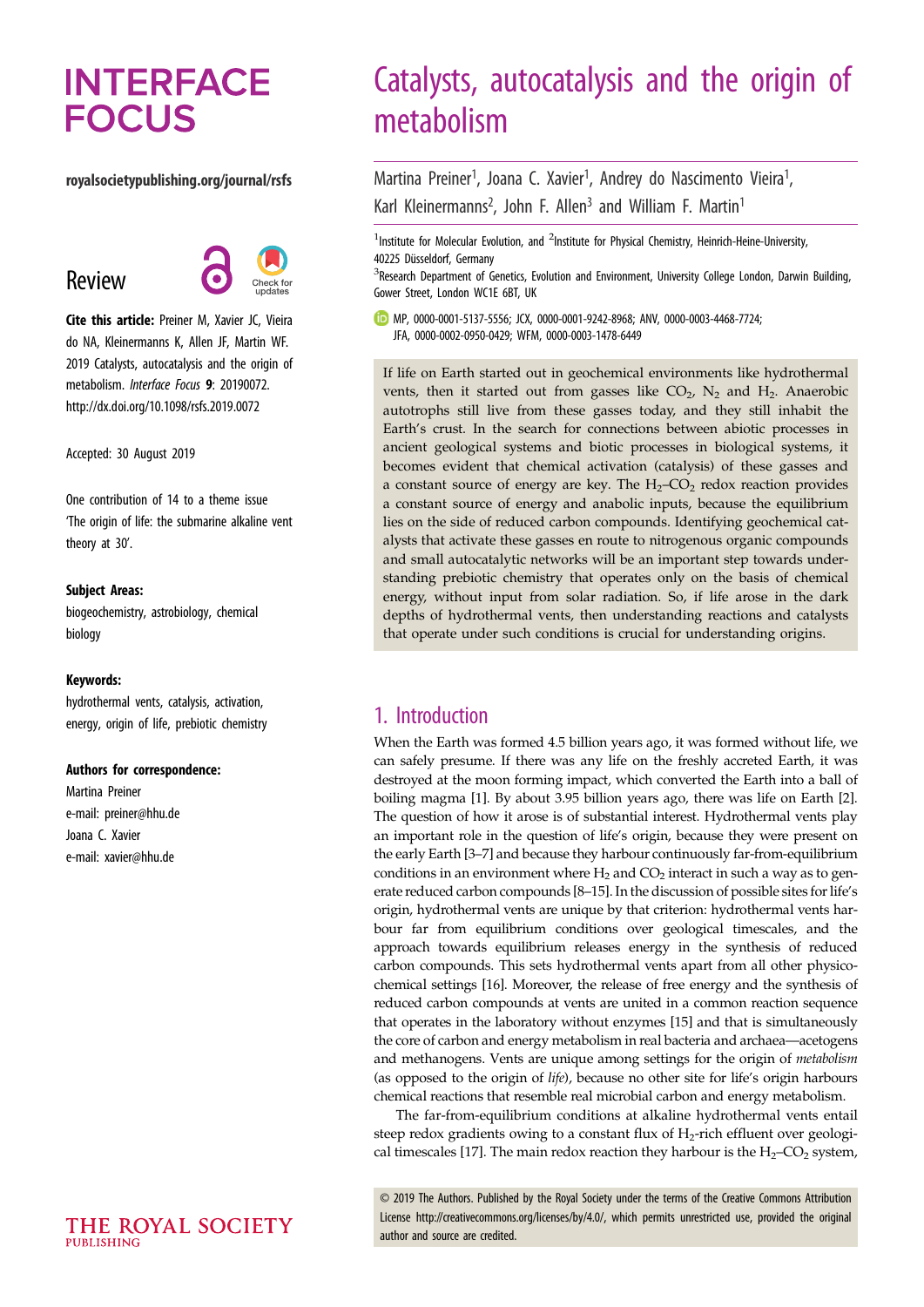2

<span id="page-1-0"></span>in which the equilibrium lies far on the side of organic compounds [\[18](#page-6-0)], such that the reaction can proceed spontaneously as long as suitable catalysts are available and strictly reducing conditions are maintained [[10,15,19,20](#page-6-0)]. In the presence of activated nitrogen species, hydrothermal vents can synthesize the building blocks of life [\[12,13](#page-6-0)]. Because of their abundance of chemical energy, and despite the absence of light, modern alkaline hydrothermal vents are teeming with microbial life [[21,22](#page-6-0)], life that is ultimately fuelled by the reaction of  $H_2$  with  $CO_2$ .

The  $H_2$ – $CO_2$  redox reaction is an attractive source of energy for the first chemical reactions en route to life, because it provides direct links between a known geochemical process (serpentinization) and known biochemical processes. These are most notably the reactions of core carbon and energy metabolism in acetogens and methanogens, anaerobic autotrophs that live from the reduction of  $CO<sub>2</sub>$  with  $H<sub>2</sub>$ . Acetogenesis and methanogenesis represent the most primordial forms of metabolism in bacteria and archaea [[23](#page-6-0),[24](#page-6-0)], rooting life's chemistry to reactions of gasses, rocks and water.

The continuity between exergonic geochemical and biochemical reactions can be seen as a virtue of hydrothermal origin theories, because it generates concrete mechanistic links between processes catalysed by minerals in the Earth's crust (exergonic  $CO<sub>2</sub>$  reduction) [\[25](#page-6-0)] and processes catalysed by enzymes in the metabolism of prokaryotic lineages [\[26](#page-6-0)]. At hydrothermal vents, life as we know it connects to geochemistry as we know it.

# 2. Activation of  $CO<sub>2</sub>$  and H<sub>2</sub>: the door to  $CO<sub>2</sub>$ fixation

In biology, acetogens and methanogens fix  $CO<sub>2</sub>$  via the  $H_2$ -dependent reduction of  $CO_2$  to a methyl group and  $CO$ , followed by condensation of the methyl moiety and CO to a nickel bound acetyl group that is thiolytically cleaved from nickel to generate the thioester acetyl-CoA. The acetyl-CoA pathway is unique in microbial physiology, because it is carbon and energy metabolism in one. Carbon metabolism involves the  $H_2$ -dependent reduction of  $CO_2$  to acetyl-CoA. Under standard physiological conditions, the synthesis of the thioester is exergonic by about –59 kJ mol<sup>-1</sup> [[27\]](#page-6-0), while there is not enough energy to generate thioesters and synthesize ATP via substrate level phosphorylation [\[28\]](#page-6-0). Thus, for energy metabolism, acetogens that lack cytochromes and quinones couple methyl synthesis to the generation of ion gradients via electron bifurcation and ferredoxin oxidation at the membrane-bound Rnf complex [\[29](#page-6-0)], while methanogens that lack cytochromes generate their ion gradient by coupling the transfer of the methyl group from a nitrogen atom in methyl-tetrahydromethanopterin to a sulfur atom in coenzyme M [\[30](#page-6-0)].

If the acetyl-CoA pathway is the most ancient carbon fixation pathway, and various lines of evidence indicate that to be the case [\[14,15](#page-6-0),[23,24,27,31](#page-6-0)], there are still some dots that need to be connected. For  $H_2$  to have played a role in early chemical evolution, it required activation—it required catalysis. It is noteworthy that  $H_2$  never interacts directly with any organic oxidant (substrate) in metabolism, it always releases electrons into metabolism via a catalyst: hydrogenase. There are only three classes of hydrogenases known. All three harbour Fe atoms at their active site



**Figure 1.** Simultaneous activation of  $H_2$ , CO<sub>2</sub> and N<sub>2</sub> on mineral surfaces leading to the formation of a variety of biologically relevant molecules, such as amino acids, nucleic acid bases and cofactors. Molecules, such as pyruvate, acetate, methanol and ammonia, are known to form on transition metal containing surfaces [\[15,45](#page-6-0)]. Little is known about the products obtained when the separation of N and C fixation is revoked. Heterogeneous catalysis may have been the key for early processes of protometabolism. Dashed lines indicate physisorption, non-dashed lines indicate chemisorption on the surface.

[[32,33\]](#page-6-0), all three harbour carbon metal bonds at their active site [[26](#page-6-0)]. The central enzyme of the acetyl-CoA pathway, the only exergonic  $CO<sub>2</sub>$  fixation pathway known [\[34,35](#page-6-0)], is bifunctional carbon monoxide dehydrogenase/acetyl-CoA synthase (CODH/ACS), which also harbours carbon metal bonds. These two activities, hydrogenase and CODH/ACS, trace to the last universal ancestor, LUCA [[26](#page-6-0)]. Organisms that use the acetyl-CoA pathway employ flavin-based electron bifurcation to generate ferredoxins with a lower reducing potential than  $H_2$  [\[36](#page-6-0)–[38\]](#page-6-0). Flavin-based electron bifurcation thus accounts for the thermodynamics of  $H_2$  oxidation, but what about the kinetics? In kinetically controlled reactions, catalysts can have an important influence on the nature of the products that accumulate—and the same is true for geochemical  $CO<sub>2</sub>$  fixation with  $H<sub>2</sub>$ .

The  $H_2$ -dependent reaction from the most oxidized form of carbon,  $CO<sub>2</sub>$ , to its most reduced form, methane (CH<sub>4</sub>), is thermodynamically favourable under reducing conditions. However, in serpentinizing, alkaline hydrothermal systems [[39\]](#page-6-0) the direct transfer of electrons from  $H_2$  to  $CO_2$  has a large activation energy and requires either high temperatures and high pressures [[40\]](#page-6-0) or, at milder conditions, chemical activation and catalysis [[41,42\]](#page-6-0). The requirement for catalysis stems from kinetic barriers in the sequence of reactions from  $CO<sub>2</sub>$  to  $CH<sub>4</sub>$ . Catalysts decrease the activation energy and thus the kinetic barrier, allowing intermediate products such as formate, acetate, methanol and pyruvate to accumulate after a short time under mild conditions [\[15](#page-6-0)] rather than the thermodynamically favoured end product CH<sub>4</sub>. While high temperatures, high pressures and long reaction times lead to the accumulation of  $CH<sub>4</sub>$ , the most stable product [\[40,43](#page-6-0)], catalysts influence the product distribution in the short term. In biology, enzymes effect such shifts from thermodynamically controlled reactions to kinetically controlled reactions [[44\]](#page-6-0). In purely geological settings, however, heterogeneous catalysis can occur on mineral surfaces (figure 1)—which are not unlike the catalysts used in industry to produce hydrocarbons [[15,25\]](#page-6-0). The activation of molecules on mineral surfaces is likely to have preceded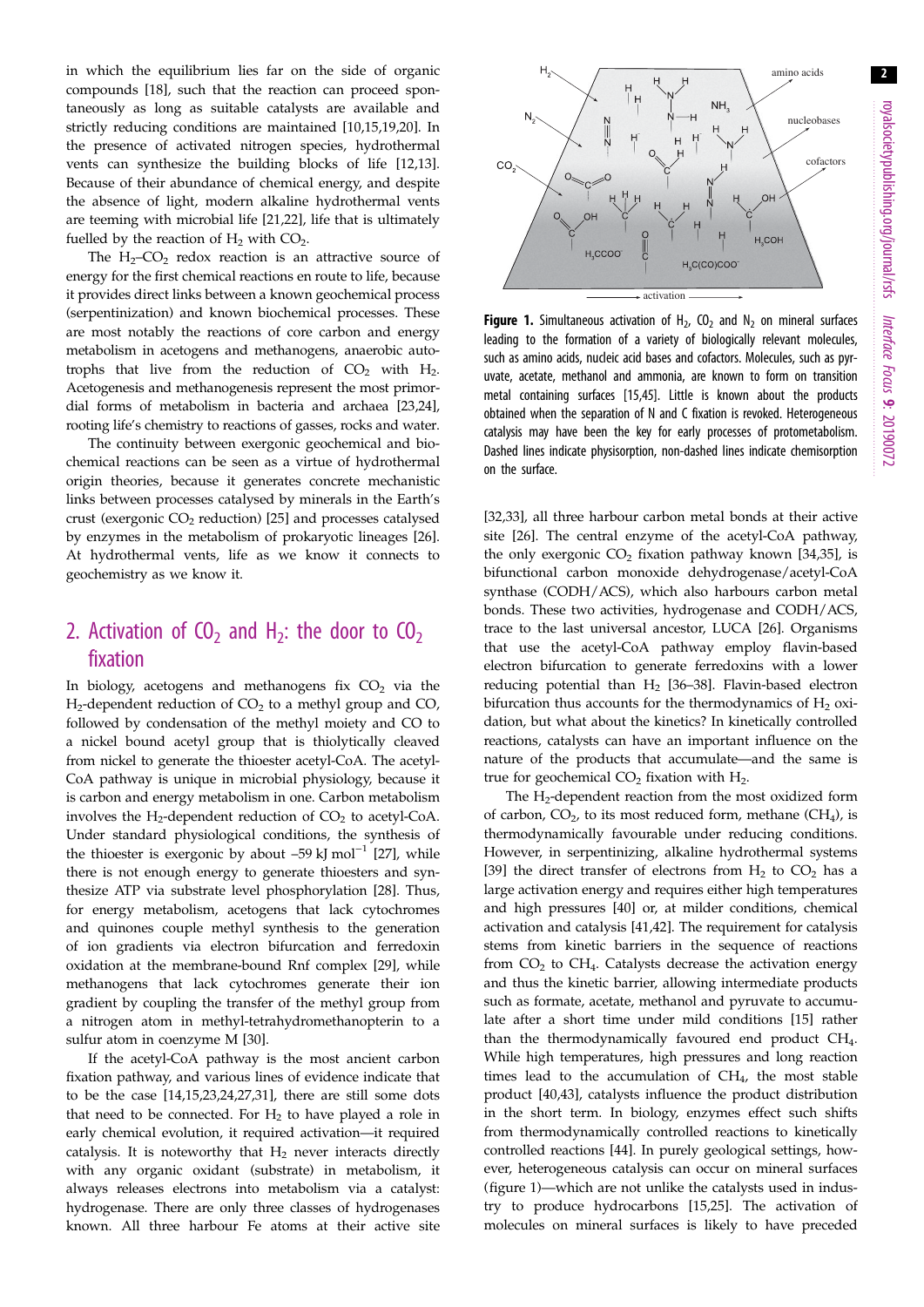the chemical activation that enzymes provide in modern organisms [\[46](#page-6-0),[47](#page-6-0)].

### 3. Adding nitrogen

In order to synthesize amino acids and nucleic acid bases, living cells have to incorporate dinitrogen  $(N_2)$  into biosynthetic pathways. From a chemical point of view,  $N_2$  as a starting material is not the easiest choice in comparison to more oxidized or reduced nitrogen compounds [\[48](#page-6-0)]. Nevertheless, looking at early Earth's conditions, an atmosphere filled with  $N_2$  would have led to an ocean with dissolved  $N_2$  and thus—via sequestration through the Earth's crust—to a nitrogen source in serpentinizing systems [\[49](#page-6-0),[50\]](#page-6-0). Looking at biology,  $N_2$  fixation is considered ancient [\[50](#page-6-0),[51\]](#page-6-0). There is only one way for  $N_2$  to enter metabolism: via the nitrogenase complex. Nitrogenase consists of two proteins, dinitrogenase reductase, which contains an FeS-based active centre and the dinitrogenase protein, harbouring an Mo (or V, or Fe) containing  $Fe<sub>7</sub>S<sub>9</sub>$  centre with a carbide carbon at the active site [[52,53](#page-6-0)]. Mechanistically, the complex works with dinitrogenase reductase harvesting the energy of ATP hydrolysis and transferring it via conformational changes to dinitrogenase, which then binds the  $N_2$  molecule [\[53](#page-6-0),[54\]](#page-6-0). The following steps involve sequential hydrogenations of the nitrogen molecule. There, as for  $CO<sub>2</sub>$  fixation, hydrogenase activity is needed to deliver electrons from  $H_2$ to  $N_2$ . This hydrogenase activity is promoted by the FeS clusters of the nitrogenase complex [[53,](#page-6-0)[55](#page-7-0)], which is the sole entry point of  $N_2$  into metabolism. As CODH and hydrogenase, nitrogenase also traces back to LUCA [\[26](#page-6-0)[,56](#page-7-0)].

Biology operates within constraints of temperature and pressure. Biological  $N_2$  reduction follows very different kinetics from those of the industrial process [\[57](#page-7-0)]. For both processes, inorganic catalysts have a central role in the reduction of  $N_2$ . In industry, the reduction of  $N_2$  might resemble prebiotic FeS-based nitrogen fixation [\[45](#page-6-0)]. The greatest impediment to  $N_2$  reduction is its activation energy.  $N_2$  is very stable at normal atmospheric temperatures and pressures. Thus, few processes are capable of activating N2 sufficiently in order to form N-rich molecules. Industrial  $N_2$  conversion to  $NH_3$  via the Haber–Bosch process (H<sub>2</sub>-dependent) requires Fe-based catalysts such as Fe<sub>3</sub>O<sub>4</sub>, high pressure (200 bar) and temperatures exceeding 400°C [\[58](#page-7-0)]. The Haber–Bosch process currently consumes about 1–2% of the World's total energy production. Biological nitrogen fixation catalysed by the nitrogenase enzyme operates at ambient pressure and room temperature. Accordingly, there is immense commercial interest in the mechanism of biological  $N_2$  fixation [\[57](#page-7-0)].

Not unlike the stepwise use of Fe atoms found in the active sites of the nitrogenase complex, industrial  $N_2$ reduction is extremely dependent on the physico-chemical state of the catalysts. Thus, the yield of ammonia is affected as a result of several factors such as particle size, purity and subsurface dissociation of nitrogen into Fe catalysts, leading to iron nitrides such as  $Fe<sub>x</sub>N$  [\[59](#page-7-0)].

Can serpentinization reduce  $N_2$ ? Although there is abundant evidence for abiotic  $CO<sub>2</sub>$  reduction in serpentiniz-ing systems [\[60,61\]](#page-7-0), evidence for abiotic  $N_2$  reduction is so far lacking. Laboratory simulations suggest that  $N_2$  can be reduced to ammonia  $(NH_3)$  with mineral catalysts under

mild hydrothermal conditions [[45,](#page-6-0)[62\]](#page-7-0). Incorporation of N from N2 into organic compounds under hydrothermal conditions presents a more substantial challenge for laboratory simulations. In principle, activated forms of nitrogen chemisorbed to geochemical catalysts ([figure 1](#page-1-0)) might be better starting points for prebiotic synthesis of such compounds than  $NH<sub>3</sub>$  [\[25](#page-6-0)], but this remains to be shown experimentally.

There are nevertheless very curious parallels between industrial hydrogenation processes and geochemical H2-dependent reactions. Serpentinization not only reduces  $H<sub>2</sub>O$  to  $H<sub>2</sub>$  and  $CO<sub>2</sub>$  to formate and  $CH<sub>4</sub>$ , it also generates inorganic catalysts within the Earth's crust [[25\]](#page-6-0). These include magnetite, Fe<sub>3</sub>O<sub>4</sub>, which is the catalyst of choice for the industrial Haber–Bosch process ( $H_2$ -dependent  $N_2$  reduction) and for Fischer–Tropsch  $(CO<sub>2</sub>$  reduction) applications [[59](#page-7-0),[63](#page-7-0)] and awaruite, Ni<sub>3</sub>Fe, which catalyses the  $H_2$ -dependent reduction of  $CO<sub>2</sub>$  to methane at high pressures and temperatures [\[40\]](#page-6-0). While  $H_2$  and  $CO_2$  deliver carbon and energy, for an autocatalytic network to emerge, one from which microbial metabolism could unfold, organic cofactors, bases and amino acids are required. All are nitrogenous compounds.

## 4. What if C, N and H are activated together?

As shown in [figure 1,](#page-1-0) it is possible that mineral surfaces can activate  $H_2$ , CO<sub>2</sub> and N<sub>2</sub> simultaneously. If so, amino acids or even bases and cofactors might be obtained via such routes. It has been reported that  $Fe^{2+}$  and  $Fe^{0}$  can catalyse reactions of 2-oxoacids with hydroxylamine to give aspartate, alanine, glycine and glutamine [[64\]](#page-7-0). These should also be the first amino acids to appear in the evolution of metabolism, if metabolism evolved from a pyruvate-fed, incomplete citric acid cycle and if amino acids arose ancestrally as they do in metabolism, namely via reductive amination of the keto group in oxalacetate, pyruvate, glyoxylate and 2-oxoglutarate [[9](#page-6-0)]. Pyruvate is new as a possible prebiotic compound [[14\]](#page-6-0). Using hydrothermal iron minerals instead of enzymes, it is possible to synthesize pyruvate from  $H_2$  and  $CO_2$  [[15\]](#page-6-0). Pyruvate now appears to be a much more readily synthesized prebiotic compound than previously assumed.

If  $N_2$  can be activated efficiently under hydrothermal conditions, nucleic acid bases might not be far away. Recent studies show that even aromatic heterocyclic compounds such as tryptophan can be formed abiotically in serpentinizing hydrothermal systems [[13\]](#page-6-0). The connection of simpler amino acids like aspartate and glycine to bases is direct, they sit in the middle of the aromatic pyrimidine (aspartate and glycine) and purine (aspartate) rings. This is shown in [figure 2](#page-3-0), modified from reference [[9](#page-6-0)]. In metabolism, pyrimidines are made from aspartate and carbamoyl phosphate. Carbamoyl phosphate is made from carbamate and ATP, carbamate forms spontaneously as a colourless precipitate in hot solutions containing  $CO<sub>2</sub>$  (or carbonate) and ammonium. Four of the atoms in the pyrimidine ring come from aspartate. Purines are more complex, but the components are simple. Glycine comprises the centre of the rings, which are completed by inclusion of C1 units from formyl tetrahydrofolate [\[65](#page-7-0)] or from formyl phosphate (in methanogens) [[66\]](#page-7-0), by N from the amido group of glutamine, and, as with pyrimidines, by  $CO<sub>2</sub>$  and N from aspartate.

There is a clear record of geochemical origins preserved in metabolism [[26\]](#page-6-0). This record can be resurrected in the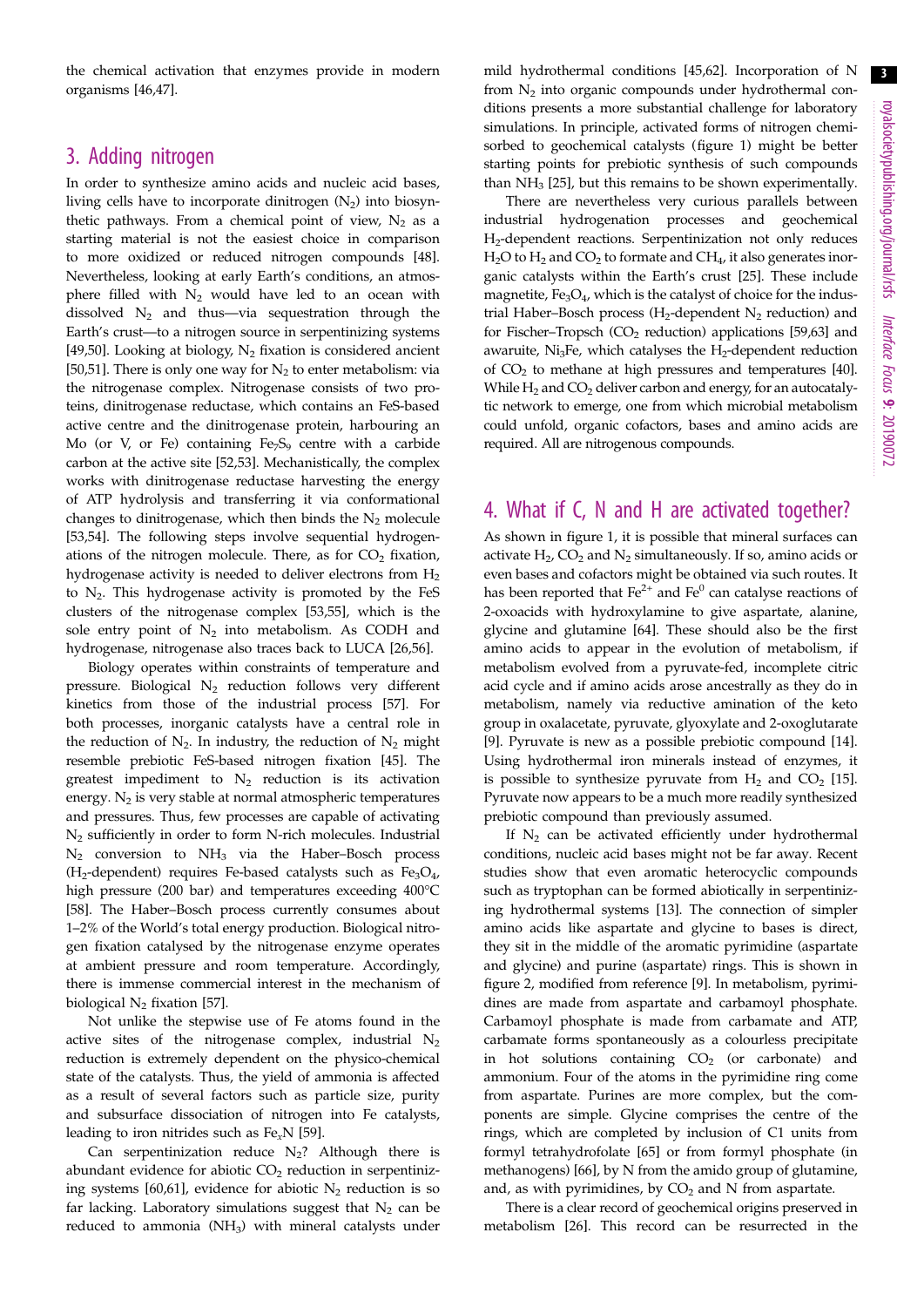<span id="page-3-0"></span>

Figure 2. A path from H<sub>2</sub> and CO<sub>2</sub> to nucleic acid bases (adapted from figs. 3, 4 and 6 of [\[9](#page-6-0)]. (a) The lower portion of the panel shows the biosynthesis of carbon backbones in microbes that use the acetyl-CoA pathway and the incomplete (horseshoe) reverse citric acid cycle. Reductive steps of CO<sub>2</sub> fixation are indicated as  $H_2$ -dependent, though reduced ferredoxin or NAD(P)H are the reductants in metabolism. The first four 2-oxoacids to arise via the route shown, and, if reductively aminated, generate Ala, Asp, Glu and Gly (upper portion of the panel). Muchowska et al. [\[64\]](#page-7-0) showed that pyruvate, oxaloacetate, 2-oxoglutarate and glyoxylate are readily reduced to the corresponding amino acids by hydroxylamine under mild conditions in the presence of native iron. Asp is the starting point for biosynthesis of five other canonical amino acids and pyrrolysine, Glu is the starting point for synthesis of Gln, Arg and Pro. (b) Asp and Gly are central to pyrimidine and purine biosynthesis, respectively (modified from fig. 4 of [[9](#page-6-0)]). The involvement of  $O<sub>2</sub>$  in purine and pyrimidine synthesis is noteworthy, as is the involvement of folatebound C1 intermediates of the acetyl-CoA pathway in purine synthesis, which are replaced by the simpler intermediate formyl phosphate in methanogens. This suggests the possibility of a small prebiotic biochemical network linking CO<sub>2</sub> reduction to nucleic acid base synthesis. (Online version in colour.)

laboratory, if we find the right conditions. The four amino acids that Muchowska et al. [\[64](#page-7-0)] synthesize (Gly, Ala, Asp, Glu) even suggest (reveal, one might say) a connection to the evolution of the genetic code. These are the very same amino acids that are identified as ancient in different theories about the origin and evolution of the genetic code. In some theories, exactly these four (Gly, Ala, Asp, Glu) are the oldest [[67](#page-7-0)]. In other theories, they are the most ancient as members of larger sets [[68](#page-7-0)], while in yet other theories they rank well in order of antiquity, with Gly, Ala and Asp being the oldest, Glu coming in seventh [[69](#page-7-0)]. A look at the biosynthetic families of amino acids reveals that the Asp and Glu families stand out as central.

# 5. Autocatalytic networks

If we assume that simultaneous activation of  $N_2$ ,  $H_2$  and  $CO_2$ can lead to thermodynamically stable products that include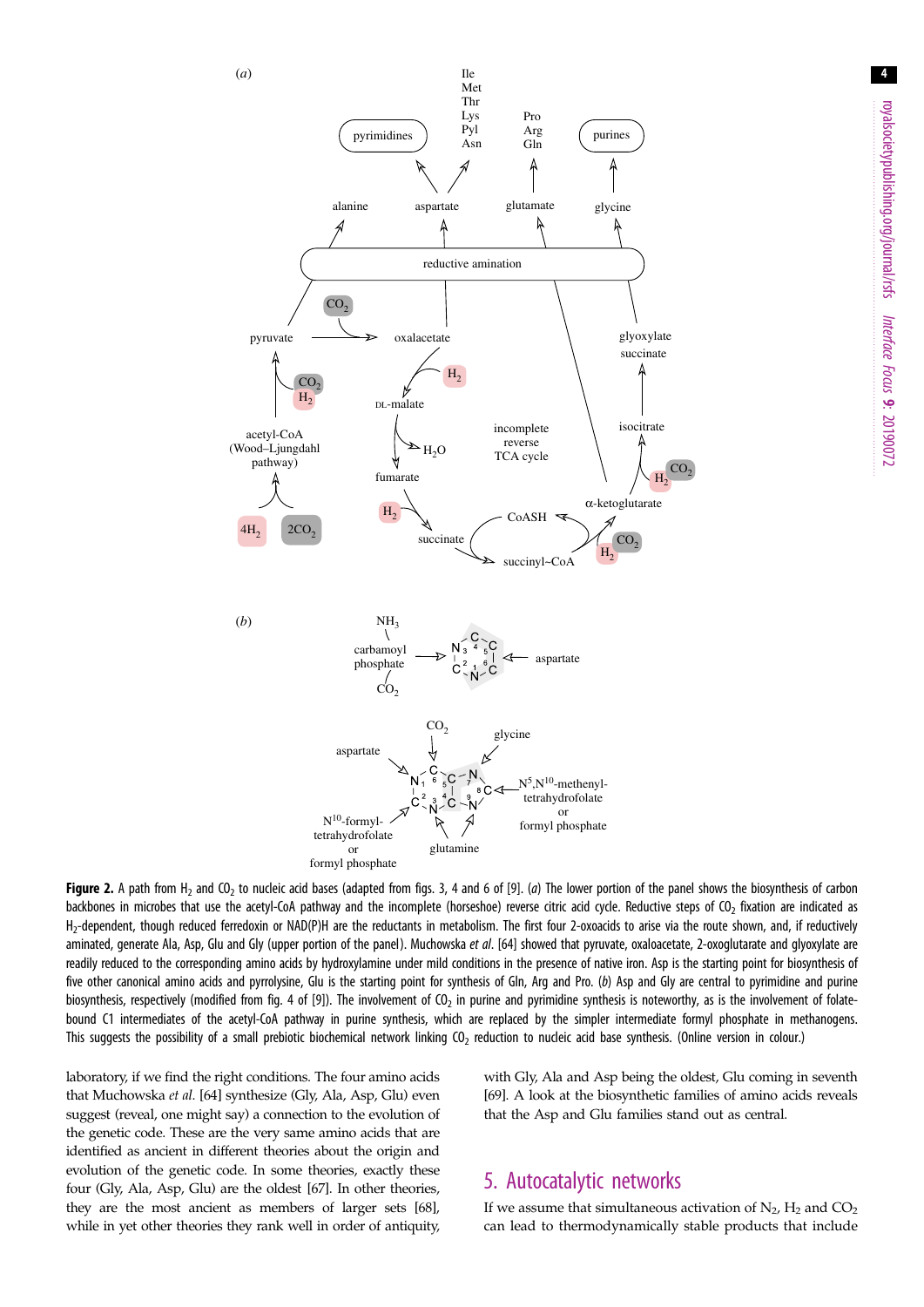5

<span id="page-4-0"></span>

Figure 3. Purely geochemical reactions such as CO<sub>2</sub> fixation with H<sub>2</sub> can give rise to autocatalytic networks and protometabolism, as long as energy is released. Kinetically controlled reactions build up a specific set of products which interact further to form an autocatalytic network that serves as a basis for higher complexity. C1, C2, C3 represent carbon compounds with 1, 2 or 3 carbon atoms such as formyl groups, acetyl groups, and pyruvate. (Online version in colour.)

amino acids, nucleic acid bases and cofactors (that is currently a big assumption, we admit), then small chemical networks on a laboratory scale become possible. Central to various schools of thought on chemical origins are constructs called autocatalytic networks [\[70](#page-7-0)]. These can represent abstract mathematical constructs or they can describe interactions in real sets of molecules. As applied to molecular interactions, autocatalytic networks contain molecules that promote the synthesis of copies of themselves [[71\]](#page-7-0). According to this very general definition, autocatalytic networks can provide theoretical frameworks for both the genetics first and the metabolism first approaches to prebiotic evolution. In the former, they can be sets of nucleic acids that ligate to form specific products [[72\]](#page-7-0), in the latter, they can be sets of metabolites that interact in such a way as to generate self-sustaining metabolic networks [\[24](#page-6-0)].

When describing molecular interactions, autocatalytic sets require input molecules in order to promote the synthesis of their constituent elements. This condition draws attention to a particular class of autocatalytic networks called reflexively autocatalytic food-generated networks—RAFs [[73\]](#page-7-0)—in which each reaction is catalysed by a molecule from within the network, and all molecules can be produced from a set of food molecules by the network itself. RAFs are particularly interesting in the context of early evolution, because they do

not require a pre-existing catalyst for a reaction before it is required. The reaction can proceed uncatalysed, or rather catalysed by an unknown molecule, as long as the known catalyst is produced at some point by the network and assumes the role of catalysis in that reaction of the RAF. Moreover, when it comes to the concrete modelling of early evolution, the nature and source of the food molecules [[74\]](#page-7-0) that generate a given RAF or other autocatalytic set are of particular interest, because in order for the reactions in the set to take place, the overall thermodynamics of the network must be exergonic. In other words, in order for RAFs (or other autocatalytic networks) to serve as a useful model for early evolution, the set of reactants (educts) needs to release energy en route to the products (adducts), as is always the case in metabolism [\[18](#page-6-0)].

Of course, in cellular metabolism, the overall energetics are given by the sum of the changes in free energy for the core bioenergetic reactions [[18\]](#page-6-0). For individual reactions of metabolism, the change in free energy from substrate to product is often endergonic, which is why such reactions are usually coupled to energy-releasing reactions involving exergonic electron transfer, ion gradients across the plasma membrane, or hydrolysis of high-energy bonds, such as ATP, acyl phosphates or thioesters [[18,37](#page-6-0)]. Energetic coupling can also occur within RAFs, which makes them more interesting models of cellular metabolism.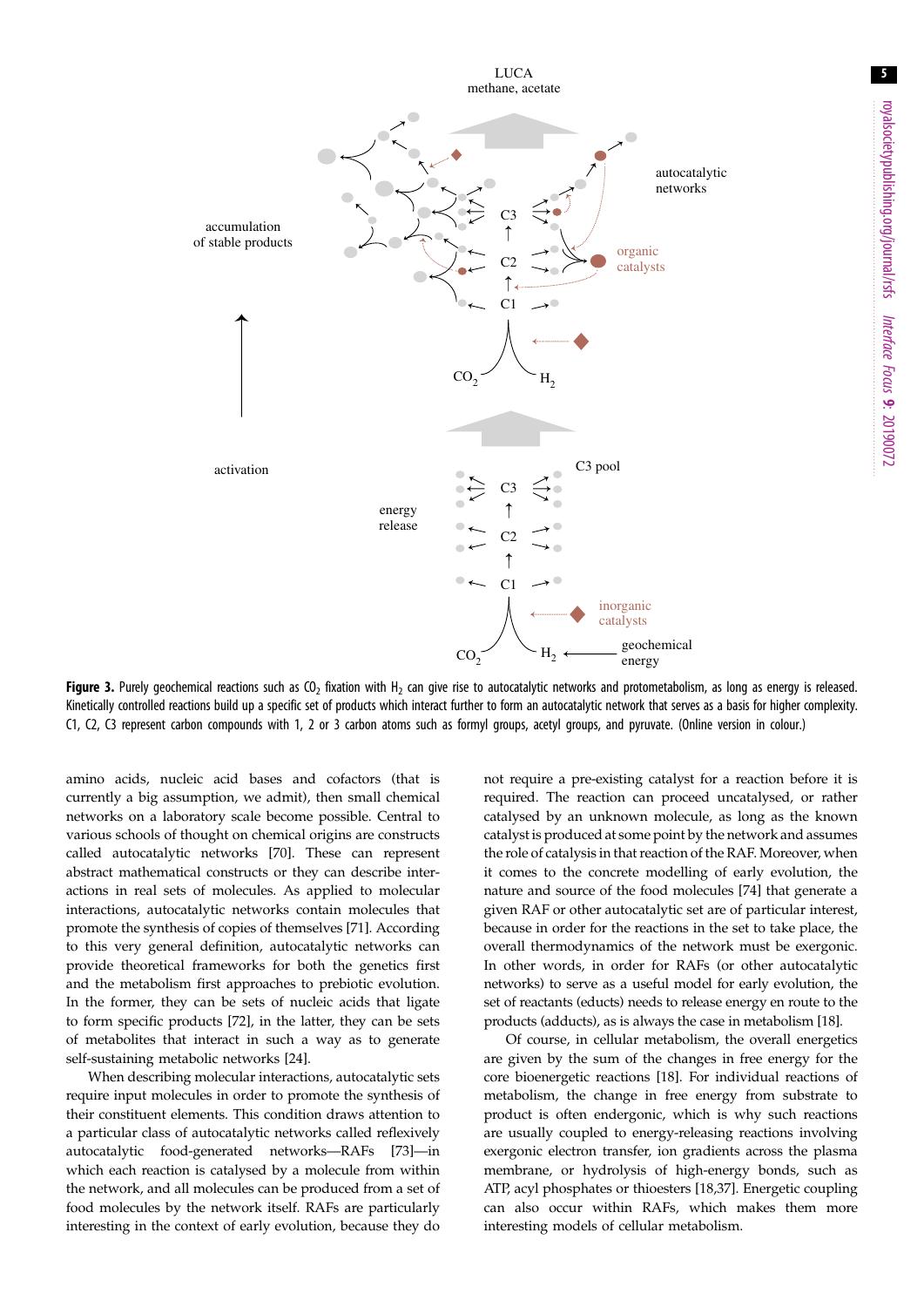<span id="page-5-0"></span>It seems likely that at least a subset of the catalysts, highenergy bonds and energetic currencies that occur in modern metabolism were generally present and functional in prebiotic chemistry. Sources and transduction of modern metabolic catalysis and energy should then have analogues or homologues in geochemical settings. Regarding catalysis, there are now good indications that metals and simple organic cofactors could have promoted the emergence of cell-sized autocatalytic networks [\[15](#page-6-0)[,64](#page-7-0),[75,76\]](#page-7-0). In physiology, the term energy metabolism generally means ATP synthesis. There are two sources of ATP in cells: chemiosmotic coupling and substrate level phosphorylation (SLP). Chemiosmotic coupling needs ion gradients as an energetic intermediate and proteins, without exception. SLP does not require ion gradients, its energy source is the Gibbs free energy of chemical reactions, and SLP reactions can take place without enzymes [\[77](#page-7-0)–[79\]](#page-7-0). Although vents harbour natural ion gradients, ATP synthesis via chemiosmotic coupling always involves the ATPase, for which there is no known geochemical homologue or mechanistic analogue. The energy for SLP stems from the redox chemistry of carbon whereby both carbon oxidation to  $CO<sub>2</sub>$  and H<sub>2</sub>-dependent  $CO<sub>2</sub>$ reduction can be coupled to SLP [\[80](#page-7-0)]. Because the  $H_2$ --dependent  $CO<sub>2</sub>$  reducing reaction that drives SLP in acetogens (acetate synthesis) operates in the laboratory under simulated hydrothermal vent conditions with only metals and metal ions as catalysts [[15\]](#page-6-0), it is currently the only candidate for a primordial (geochemical) source of energy conservation (acyl phosphates via SLP) that is mechanistically linked to naturally occurring carbon redox reactions at vents.

A set of molecules that is generated by kinetically controlled reactions (the most rapidly formed products accumulate) will contain chemical energy that permits members of the set to interact further and to form an autocatalytic network that can serve as a basis for higher complexity [\[76](#page-7-0)]. Such a process is sketched in [figure 3](#page-4-0). The energetic input is necessarily centralized because thermodynamically stable metabolites and end products are synthesized from the core exergonic reaction, in our example the reduction of  $CO<sub>2</sub>$ with  $H<sub>2</sub>$  via the acetyl-CoA pathway [\[9,15,31](#page-6-0)].

## 6. Conclusion

Hydrothermal vents contain catalysts and chemical disequilibria that resemble life and metabolism in many ways. However, the natural chemical environment at vents does not strongly resemble metabolism in many forms of

# **References**

- 1. Zahnle K, Arndt N, Cockell C, Halliday A, Nisbet E, Selsis F, Sleep NH. 2007 Emergence of a habitable planet. Space Sci. Rev. 129, 35–78. [\(doi:10.1007/](http://dx.doi.org/10.1007/s11214-007-9225-z) [s11214-007-9225-z](http://dx.doi.org/10.1007/s11214-007-9225-z))
- 2. Tashiro T, Ishida A, Hori M, Igisu M, Koike M, Méjean P, Takahata N, Sano Y, Komiya T. 2017 Early trace of life from 3.95 Ga sedimentary rocks in Labrador, Canada. Nature 549, 516–518. ([doi:10.](http://dx.doi.org/10.1038/nature24019) [1038/nature24019](http://dx.doi.org/10.1038/nature24019))
- 3. Baross JA, Hoffman SE. 1985 Submarine hydrothermal vents and associated gradient

environments as sites for the origin and evolution of life. Orig. Life Evol. Biosph. 15, 327–345. [\(doi:10.](http://dx.doi.org/10.1007/BF01808177) [1007/BF01808177\)](http://dx.doi.org/10.1007/BF01808177)

- 4. Russell MJ, Hall AJ. 1997 The emergence of life from iron monosulphide bubbles at a submarine hydrothermal redox and pH front. J. Geol. Soc. London. 154, 377–402. ([doi:10.1.1.](http://dx.doi.org/10.1.1.520.7821) [520.7821](http://dx.doi.org/10.1.1.520.7821))
- 5. Nisbet E, Sleep NH. 2001 The habitat and nature of early life. Nature 409, 1083–1091. ([doi:10.1038/](http://dx.doi.org/10.1038/35059210) [35059210\)](http://dx.doi.org/10.1038/35059210)
- 6. Arndt NT, Nisbet EG. 2012 Processes on the young Earth and the habitats of early life. Annu. Rev. Earth Planet. Sci. 40, 521–549. [\(doi:10.1146/annurev](http://dx.doi.org/10.1146/annurev-earth-042711-105316)[earth-042711-105316](http://dx.doi.org/10.1146/annurev-earth-042711-105316))
- 7. Sleep NH. 2018 Geological and geochemical constraints on the origin and evolution of life. Astrobiology 18, 1199–1219. ([doi:10.1089/ast.2017.](http://dx.doi.org/10.1089/ast.2017.1778) [1778](http://dx.doi.org/10.1089/ast.2017.1778))
- 8. McCollom TM, Seewald JS. 2006 Carbon isotope composition of organic compounds produced by abiotic synthesis under hydrothermal conditions.

life, because metabolism is extremely diverse. Rather, it very specifically resembles the physiology of acetogens and methanogens, even down to the catalysts involved. The connections between the origin of microbial life and the chemical elements seem more tangible than ever before. Current genomic analyses indicate that the last universal common ancestor of all life, LUCA, lived from gasses:  $H<sub>2</sub>$ , CO<sub>2</sub> and  $N_2$  [\[23](#page-6-0),[56\]](#page-7-0). Although our main focus is on these three gasses, it is evident that the incorporation of sulfur (S) and phosphorus (P) into early metabolism was also essential. Sulfur enters metabolism as HS– at cysteine synthesis from O-acetyl serine or O-phospho serine [\[81](#page-7-0)], while phosphorus enters metabolism via thioesters as acyl phosphates [\[9\]](#page-6-0). Under reducing conditions,  $H_2S$  ( $HS^-$  in alkaline vents) would be the likely sulfur source, phosphorus could enter the geochemical setting as phosphate dissolved in seawater or leached from the primordial crust, but data on phosphate under early Earth conditions is scarce [\[82](#page-7-0)–[84\]](#page-7-0). Focusing on the enzymes that channel  $H_2$ ,  $CO_2$  and  $N_2$  into metabolism might uncover clues about the environment within which life arose and about the catalysts that activated these gasses at origins. The presence of carbon metal bonds in the active sites of hydrogenases, nitrogenase and carbon monoxide dehydrogenase suggest that these might be ancient relicts of the catalytic realm that led to the autocatalytic synthesis of the first organic compounds. We propose that the biology of methanogens and acetogens, anaerobic autotrophs that inhabit vents today, holds clues about the primordial catalysts that enzymes ultimately came to replace.

Data accessibility. This article has no additional data.

Authors' contributions. M.P. edited and revised the manuscript and contributed to the paragraphs on catalysis and activation of  $N_2$ ,  $CO<sub>2</sub>$  and H<sub>2</sub>; J.C.X. edited and contributed to the paragraphs on autocatalysis and, together with W.F.M., drew [figure 3;](#page-4-0) A.N.V. edited and contributed to paragraphs on nitrogen activation and fixation. K.K. and J.F.A. edited and advised on the content throughout the manuscript; K.K., W.F.M. and M.P. discussed and drew [figure 1.](#page-1-0) W.F.M. wrote the first draft of the manuscript and sketched [figure 2.](#page-3-0) Competing interests. We declare we have no competing interests.

Funding. This work was supported by the Deutsche Forschungsgemeinschaft (grant no. MA-1426/21-1); the European Research Council (grant no. 666053); and the Volkswagen Foundation (grant no. 93046).

Acknowledgements. All authors thank the organizers of the 30/80 Meeting for the opportunity to submit to this special issue and Mike Russell for his inspirational work on the role of hydrothermal vents in the origin of life.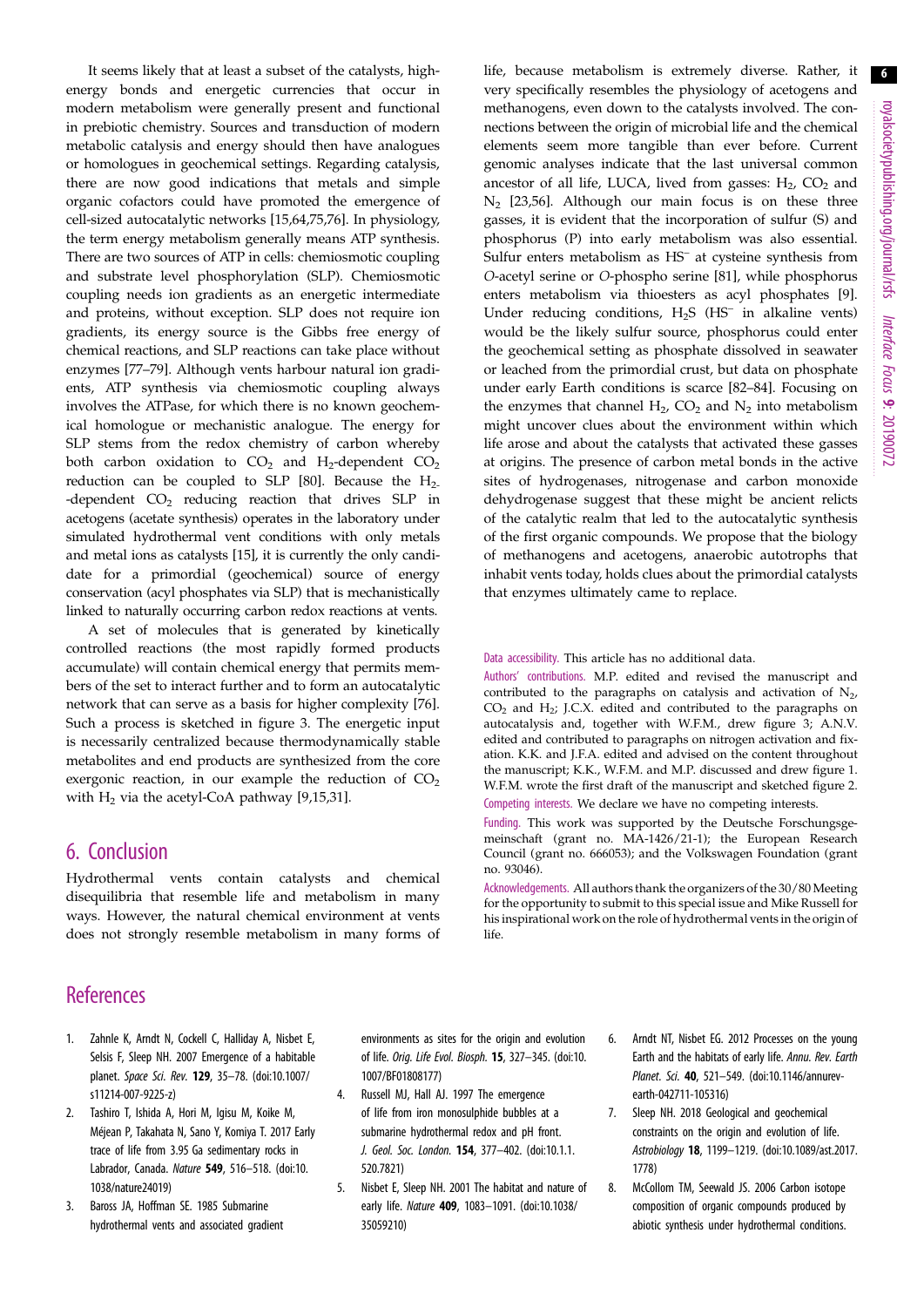royalsocietypublishing.org/journal/rsfs Interface Focus 9: 20190072

7

<span id="page-6-0"></span>Earth Planet. Sci. Lett. 243, 74–84. ([doi:10.1016/j.](http://dx.doi.org/10.1016/j.epsl.2006.01.027) [epsl.2006.01.027](http://dx.doi.org/10.1016/j.epsl.2006.01.027))

- 9. Martin W, Russell MJ. 2007 On the origin of biochemistry at an alkaline hydrothermal vent. Phil. Trans. R. Soc. B 362, 1887–1925. ([doi:10.1098/rstb.](http://dx.doi.org/10.1098/rstb.2006.1881) [2006.1881\)](http://dx.doi.org/10.1098/rstb.2006.1881)
- 10. McDermott JM, Seewald JS, German CR, Sylva SP. 2015 Pathways for abiotic organic synthesis at submarine hydrothermal fields. Proc. Natl Acad. Sci. USA 112, 7668–7672. [\(doi:10.1073/pnas.](http://dx.doi.org/10.1073/pnas.1506295112) [1506295112\)](http://dx.doi.org/10.1073/pnas.1506295112)
- 11. Camprubi E, Jordan SF, Vasiliadou R, Lane N. 2017 Iron catalysis at the origin of life. IUBMB Life 69, 373–381. ([doi:10.1002/iub.1632](http://dx.doi.org/10.1002/iub.1632))
- 12. Baross JA. 2018 The rocky road to biomolecules. Nature 564, 42–43. ([doi:10.1038/d41586-018-](http://dx.doi.org/10.1038/d41586-018-07262-8) [07262-8\)](http://dx.doi.org/10.1038/d41586-018-07262-8)
- 13. Ménez B, Pisapia C, Andreani M, Jamme F, Vanbellingen QP, Brunelle A, Richard L, Dumas P, Réfrégiers M. 2018 Abiotic synthesis of amino acids in the recesses of the oceanic lithosphere. Nature 564, 59–63. ([doi:10.1038/s41586-018-0684-z\)](http://dx.doi.org/10.1038/s41586-018-0684-z)
- 14. Varma SJ, Muchowska KB, Chatelain P, Moran J. 2018 Native iron reduces  $CO<sub>2</sub>$  to intermediates and endproducts of the acetyl-CoA pathway. Nat. Ecol. Evol. 2, 1019–1024. ([doi:10.1038/s41559-018-0542-2](http://dx.doi.org/10.1038/s41559-018-0542-2))
- 15. Preiner M et al. 2019 A hydrogen dependent geochemical analogue of primordial carbon and energy metabolism. BioRxiv (doi:10.1101/682955)
- 16. Martin W, Baross J, Kelley D, Russell MJ. 2008 Hydrothermal vents and the origin of life. Nat. Rev. Microbiol. 6, 805–814. [\(doi:10.1038/nrmicro1991](http://dx.doi.org/10.1038/nrmicro1991))
- 17. Baross JA, Martin WF. 2015 The ribofilm as a concept for life's origins. Cell 162, 13-15. [\(doi:10.](http://dx.doi.org/10.1016/j.cell.2015.06.038) [1016/j.cell.2015.06.038\)](http://dx.doi.org/10.1016/j.cell.2015.06.038)
- 18. Thauer RK, Jungermann K, Decker K. 1977 Energy conservation in chemotropic anaerobic bacteria. Bacteriol. Rev. 41, 100–180.
- 19. McCollom TM, Amend JP. 2005 A thermodynamic assessment of energy requirements for biomass synthesis by chemolithoautotrophic microorganisms in oxic and anoxic environments. Geobiology 3, 135–144. ([doi:10.1111/j.1472-4669.](http://dx.doi.org/10.1111/j.1472-4669.2005.00045.x) [2005.00045.x\)](http://dx.doi.org/10.1111/j.1472-4669.2005.00045.x)
- 20. Schrenk MO, Brazelton WJ, Lang SQ. 2013 Serpentinization, carbon, and deep life. Rev. Mineral. Geochemistry 75, 575–606. ([doi:10.2138/](http://dx.doi.org/10.2138/rmg.2013.75.18) [rmg.2013.75.18](http://dx.doi.org/10.2138/rmg.2013.75.18))
- 21. Hickman-Lewis K, Cavalazzi B, Foucher F, Westall F. 2018 Most ancient evidence for life in the Barberton greenstone belt: microbial mats and biofabrics of the ∼3.47 Ga Middle Marker horizon. Precambrian Res. 312, 45–67. [\(doi:10.1016/j.precamres.2018.04.007](http://dx.doi.org/10.1016/j.precamres.2018.04.007))
- 22. Brazelton WJ, Schrenk MO, Kelley DS, Baross JA. 2006 Methane- and sulfur-metabolizing microbial communities dominate the Lost City Hydrothermal Field ecosystem. Appl. Environ. Microbiol. 72. 6257–6270. [\(doi:10.1128/AEM.00574-06](http://dx.doi.org/10.1128/AEM.00574-06))
- 23. Weiss MC, Sousa FL, Mrnjavac N, Neukirchen S, Roettger M, Nelson-Sathi S, Martin WF. 2016 The physiology and habitat of the last universal common ancestor. Nat. Microbiol. 1, 16116. ([doi:10.](http://dx.doi.org/10.1038/nmicrobiol.2016.116) [1038/nmicrobiol.2016.116\)](http://dx.doi.org/10.1038/nmicrobiol.2016.116)
- 24. Sousa FL, Martin WF. 2014 Biochemical fossils of the ancient transition from geoenergetics to bioenergetics in prokaryotic one carbon compound metabolism. Biochim. Biophys. Acta - Bioenerg. 1837, 964–981. ([doi:10.1016/j.bbabio.2014.02.001\)](http://dx.doi.org/10.1016/j.bbabio.2014.02.001)
- 25. Preiner M et al. 2018 Serpentinization: connecting geochemistry, ancient metabolism and industrial hydrogenation. Life 8, 41. [\(doi:10.3390/life8040041\)](http://dx.doi.org/10.3390/life8040041)
- 26. Martin WF. 2019 Carbon–metal bonds: rare and primordial in metabolism. Trends Biochem. Sci. 44, 807–818. ([doi:10.1016/j.tibs.2019.04.010\)](http://dx.doi.org/10.1016/j.tibs.2019.04.010)
- 27. Fuchs G. 2011 Alternative pathways of carbon dioxide fixation: insights into the early evolution of life? Annu. Rev. Microbiol. 65, 631–658. [\(doi:10.](http://dx.doi.org/10.1146/annurev-micro-090110-102801) [1146/annurev-micro-090110-102801\)](http://dx.doi.org/10.1146/annurev-micro-090110-102801)
- 28. Martin WF. 2012 Hydrogen, metals, bifurcating electrons, and proton gradients: the early evolution of biological energy conservation. FEBS Lett. 586, 485–493. ([doi:10.1016/j.febslet.2011.09.031](http://dx.doi.org/10.1016/j.febslet.2011.09.031))
- 29. Schuchmann K, Müller V. 2013 Direct and reversible hydrogenation of  $CO<sub>2</sub>$  to formate by a bacterial carbon dioxide reductase. Science 342, 1382–1386. [\(doi:10.1126/science.1244758](http://dx.doi.org/10.1126/science.1244758))
- 30. Thauer RK, Kaster AK, Seedorf H, Buckel W, Hedderich R. 2008 Methanogenic archaea: ecologically relevant differences in energy conservation. Nat. Rev. Microbiol. 6, 579–591. [\(doi:10.1038/nrmicro1931](http://dx.doi.org/10.1038/nrmicro1931))
- 31. Goldford JE, Hartman H, Smith TF, Segrè D. 2017 Remnants of an ancient metabolism without phosphate. Cell 168, 1126–1134. [\(doi:10.1016/j.cell.](http://dx.doi.org/10.1016/j.cell.2017.02.001) [2017.02.001\)](http://dx.doi.org/10.1016/j.cell.2017.02.001)
- 32. Thauer RK, Kaster A-K, Goenrich M, Schick M, Hiromoto T, Shima S. 2010 Hydrogenases from methanogenic archaea, nickel, a novel cofactor, and  $H<sub>2</sub>$  storage. Annu. Rev. Biochem. **79**, 507-536. [\(doi:10.1146/annurev.biochem.030508.152103\)](http://dx.doi.org/10.1146/annurev.biochem.030508.152103)
- 33. Thauer RK. 2011 Hydrogenases and the global  $H_2$ cycle. Eur. J. Inorg. Chem. 2011, 919–921. [\(doi:10.](http://dx.doi.org/10.1002/ejic.201001255) [1002/ejic.201001255\)](http://dx.doi.org/10.1002/ejic.201001255)
- 34. Berg IA. 2011 Ecological aspects of the distribution of different autotrophic  $CO<sub>2</sub>$  fixation pathways. Appl. Environ. Microbiol. 77, 1925–1936. [\(doi:10.1128/](http://dx.doi.org/10.1128/AEM.02473-10) [AEM.02473-10\)](http://dx.doi.org/10.1128/AEM.02473-10)
- 35. Xavier JC, Preiner M, Martin WF. 2018 Something special about CO-dependent  $CO<sub>2</sub>$  fixation. FEBS Lett. 285, 4181–4195. [\(doi:10.1111/febs.14664\)](http://dx.doi.org/10.1111/febs.14664)
- 36. Buckel W, Thauer RK. 2013 Energy conservation via electron bifurcating ferredoxin reduction and proton/Na+ translocating ferredoxin oxidation. Biochim. Biophys. Acta - Bioenerg. 1827, 94–113. [\(doi:10.1016/j.bbabio.2012.07.002](http://dx.doi.org/10.1016/j.bbabio.2012.07.002))
- 37. Schoelmerich MC, Müller V. 2019 Energy conservation by a hydrogenase-dependent chemiosmotic mechanism in an ancient metabolic pathway. Proc. Natl Acad. Sci. USA 116, 6329-6334. [\(doi:10.1073/pnas.1818580116\)](http://dx.doi.org/10.1073/pnas.1818580116)
- 38. Peters JW, Miller AF, Jones AK, King PW, Adams MWW. 2016 Electron bifurcation. Curr. Opin. Chem. Biol. 31, 146–152. [\(doi:10.1016/j.cbpa.2016.03.007\)](http://dx.doi.org/10.1016/j.cbpa.2016.03.007)
- 39. Klein F, Bach W. 2009 Fe-Ni-Co-O-S phase relations in peridotite–seawater interactions. J. Petrol. 50, 37–59. ([doi:10.1093/petrology/egn071](http://dx.doi.org/10.1093/petrology/egn071))
- 40. Horita J, Berndt ME. 1999 Abiogenic methane formation and isotopic fractionation under hydrothermal conditions. Sci. Rep. 285, 1055–1057. ([doi:10.1126/science.285.5430.1055\)](http://dx.doi.org/10.1126/science.285.5430.1055)
- 41. Maden BEH. 2000 Tetrahydrofolate and tetrahydromethanopterin compared: functionally distinct carriers in C1 metabolism. Biochem. J. 350, 609–629. [\(doi:10.1042/0264-6021:3520935\)](http://dx.doi.org/10.1042/0264-6021:3520935)
- 42. Appel AM et al. 2013 Frontiers, opportunities, and challenges in biochemical and chemical catalysis of CO<sub>2</sub> fixation. Chem. Rev. **113**, 6621-6658. [\(doi:10.](http://dx.doi.org/10.1021/cr300463y) [1021/cr300463y\)](http://dx.doi.org/10.1021/cr300463y)
- 43. McCollom TM, Seewald JS. 2003 Experimental study of the hydrothermal reactivity of organic acids and acid anions: II. Acetic acid, acetate, and valeric acid. Geochim. Cosmochim. Acta 67, 3645–3664. [\(doi:10.](http://dx.doi.org/10.1016/S0016-7037(03)00135-2) [1016/S0016-7037\(03\)00135-2](http://dx.doi.org/10.1016/S0016-7037(03)00135-2))
- 44. Wolfenden R. 2011 Benchmark reaction rates, the stability of biological molecules in water, and the evolution of catalytic power in enzymes. Annu. Rev. Biochem. 80, 645–667. ([doi:10.1146/annurev](http://dx.doi.org/10.1146/annurev-biochem-060409-093051)[biochem-060409-093051](http://dx.doi.org/10.1146/annurev-biochem-060409-093051))
- 45. Dörr M et al. 2003 A possible prebiotic formation of ammonia from dinitrogen on iron sulfide surfaces. Angew. Chemie Int. Ed. 42, 1540–1543. ([doi:10.](http://dx.doi.org/10.1002/anie.200250371) [1002/anie.200250371](http://dx.doi.org/10.1002/anie.200250371))
- 46. Wächtershäuser G. 1988 Before enzymes and templates: theory of surface metabolism. Microbiol. Rev. 52, 452–484.
- 47. Russell MJ, Hall AJ, Gize AP. 1990 Pyrite and the origin of life. Nature 344, 387. ([doi:10.1038/](http://dx.doi.org/10.1038/344387b0) [344387b0\)](http://dx.doi.org/10.1038/344387b0)
- 48. Sousa FL, Thiergart T, Landan G, Nelson-Sathi S, Pereira IAC, Allen JF, Lane N, Martin WF. 2013 Early bioenergetic evolution. Phil. Trans. R. Soc. B 368, 20130088. ([doi:10.1098/rstb.2013.0088\)](http://dx.doi.org/10.1098/rstb.2013.0088)
- 49. Voss M, Bange HW, Dippner JW, Middelburg JJ, Montoya JP, Ward B. 2013 The marine nitrogen cycle: recent discoveries, uncertainties and the potential relevance of climate change. Phil. Trans. R. Soc. B 368, 20130121. ([doi:10.1098/rstb.](http://dx.doi.org/10.1098/rstb.2013.0121) [2013.0121](http://dx.doi.org/10.1098/rstb.2013.0121))
- 50. Stüeken EE, Kipp MA, Koehler MC, Buick R. 2016 The evolution of Earth's biogeochemical nitrogen cycle. Earth-Sci. Rev. 160, 220–239. ([doi:10.1016/j.](http://dx.doi.org/10.1016/j.earscirev.2016.07.007) [earscirev.2016.07.007\)](http://dx.doi.org/10.1016/j.earscirev.2016.07.007)
- 51. Nishizawa M, Miyazaki J, Makabe A, Koba K, Takai K. 2014 Physiological and isotopic characteristics of nitrogen fixation by hyperthermophilic methanogens: key insights into nitrogen anabolism of the microbial communities in Archean hydrothermal systems. Geochim. Cosmochim. Acta 138, 117–135. [\(doi:10.1016/j.gca.2014.04.021](http://dx.doi.org/10.1016/j.gca.2014.04.021))
- 52. Hoffman BM, Lukoyanov D, Dean DR, Seefeldt LC. 2013 Nitrogenase: a draft mechanism. Acc. Chem. Res. 46, 587–595. [\(doi:10.1021/ar300267m\)](http://dx.doi.org/10.1021/ar300267m)
- 53. Hoffman BM, Lukoyanov D, Yang Z-Y, Dean DR, Seefeldt LC. 2014 Mechanism of nitrogen fixation by nitrogenase: the next stage. Chem. Rev. 114, 4041–4062. [\(doi:10.1021/cr400641x\)](http://dx.doi.org/10.1021/cr400641x)
- 54. Barney BM, Lee HI, Dos Santos PC, Hoffman BM, Dean DR, Seefeldt LC. 2006 Breaking the  $N_2$  triple bond: insights into the nitrogenase mechanism.